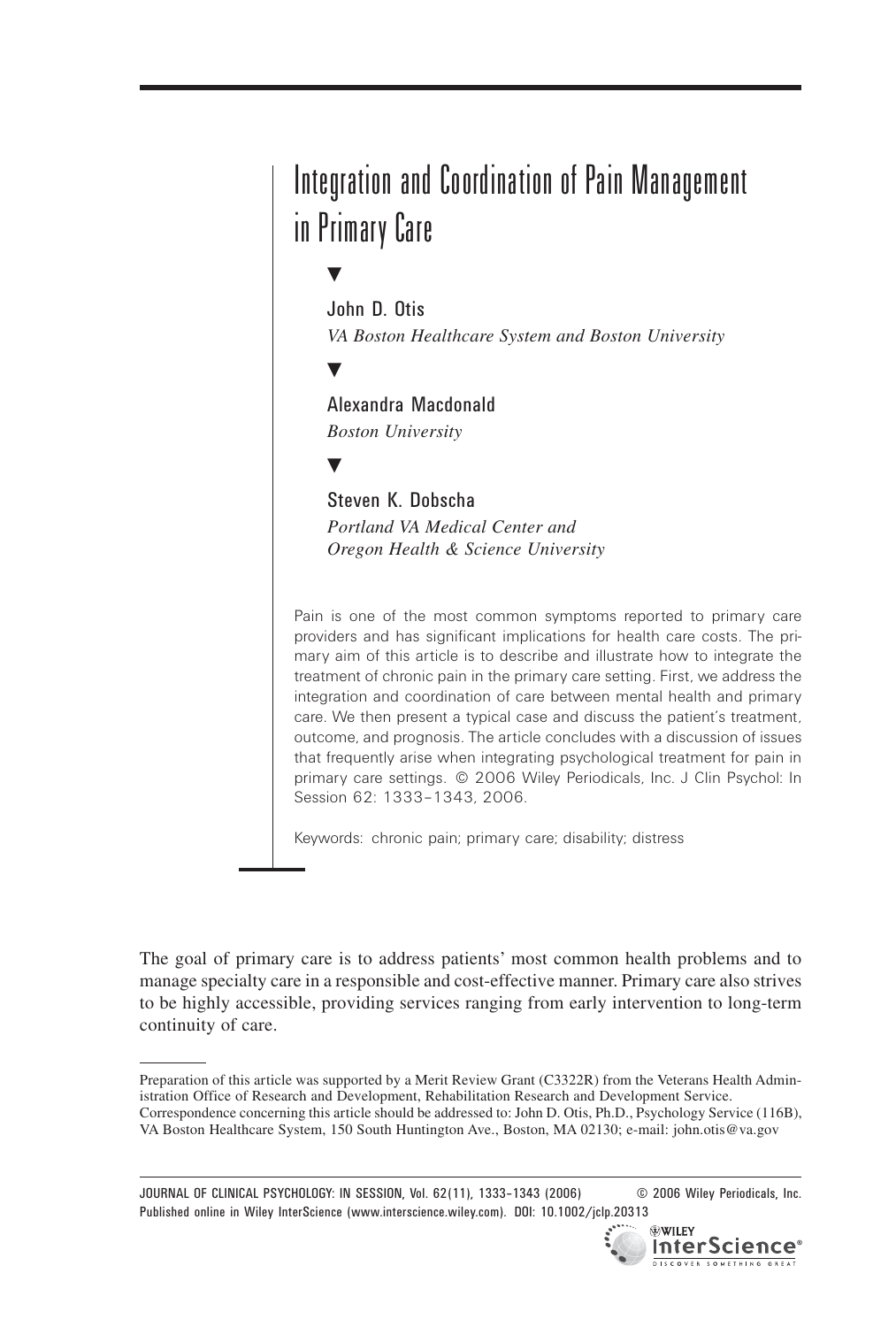Pain is one of the most common symptoms reported to primary care providers (e.g., Kerns, Otis, Rosenberg, & Reid, 2003) and has significant implications for health care costs. For example, a recent study estimated that health care expenditures for back pain alone reached over \$90.7 billion in 1998 (Xuemei, Pietrobon, Sun, Liu, & Hey, 2004). Although most acute pain episodes resolve without treatment, there is a small percentage of patients for whom pain recurs on an intermittent basis or becomes a chronic condition. These individuals often report that pain interferes with their ability to engage in occupational, social, or recreational activities; contributes to increased isolation and negative mood (e.g., feelings of worthlessness and depression); and results in physical deconditioning. All of these factors add to the complexity of the problem and the challenge to primary care providers in their efforts to reduce pain and suffering.

*Chronic pain*, defined as pain that lasts longer than 3 months (Merskey & Bogduk, 1994), can be difficult for providers to manage within the limitations of primary care. Given that a patient may have other symptoms or life-threatening conditions that must be addressed (e.g., diabetes, heart disease, or high blood pressure), there is often insufficient time during a routine appointment for clinicians to rule out disease as a cause of pain, provide patient education, and create a treatment plan for pain. Also, the reliance on a medical model (e.g., pain medications or a referral for interventions such as injections) for the treatment of chronic pain may not be appropriate or sufficient, as psychosocial factors often contribute to the experience of pain. In addition, extensive use of medical diagnostic tests and procedures and sole reliance on medical interventions may contribute to a patient's belief that a medical cure for the pain exists. Such beliefs can make it less likely that patients will take personal responsibility for managing their pain and may cause them to feel more dependent on their physician or medical procedures for pain relief. When a patient's expectations for a cure for pain are not met, anger, frustration, and depressive symptoms often follow. The lack of clear and consistent guidelines for chronic pain management, the relative lack of clinician education and expertise in managing pain, and a range of additional barriers represent real challenges to managing this complex problem.

This article describes and illustrates how to integrate and coordinate the treatment of pain in the primary care setting. The first section addresses integration and coordination of care between mental health and primary care. The next section begins with the client's presenting problem and case formulation and continues with a thorough discussion of the course of treatment, outcome, and future prognosis. The article concludes with a discussion of clinical issues that arose during treatment of this case that are fairly common when treating patients who have pain in primary care settings. Overall, our aim is to provide clinicians with a working illustration of the process of treating patients who have chronic pain in primary care.

## Integrating Pain Management Services Into Primary Care

In the mental health and organizational literatures the terms *integration* and *coordination* are often used inconsistently and interchangeably; however, there are two concepts implied by the term *integration*. The first concept is *structural integration*, which refers to the manner in which physical space has been allocated within primary care that facilitates integration, purposefully or not, between mental health and primary care. The structural integration can vary considerably; some mental health offices are located within primary care space (complete structural integration) and others are located on a separate floor or in a separate building (no structural integration). Physical space limitations in primary care may be overcome by psychologists' regularly attending primary care meetings,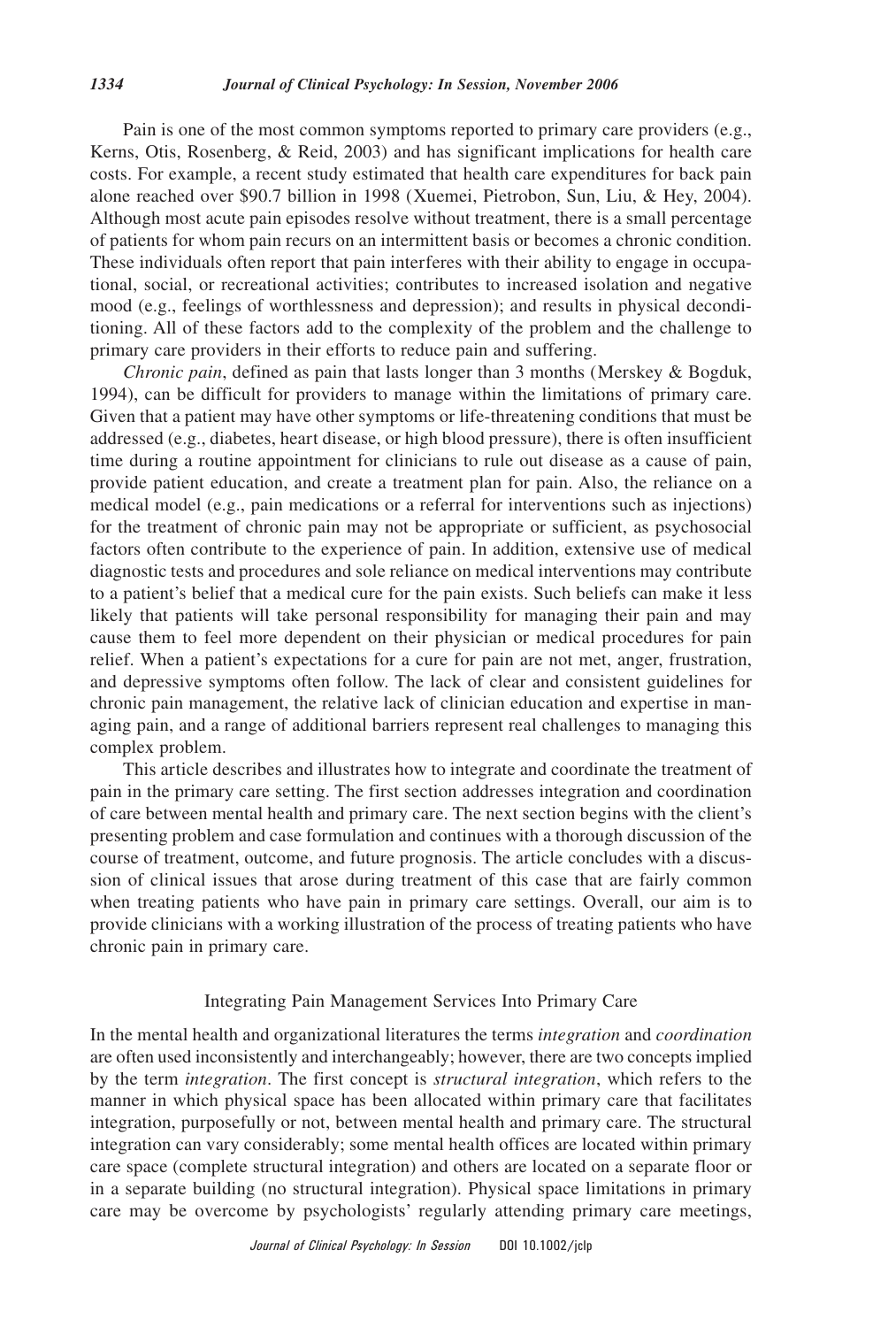volunteering to discuss a challenging pain management case at meetings, and making other efforts to promote the accessibility of the pain service. Although structural integration is desirable, it may be more important for providers to coordinate and communicate effectively (Otis, Reid, & Kerns, 2005).

The second concept is *coordination*, which refers to the programming approaches that are used to assign responsibilities and activities in advance of the performance of the work, the outputs of the work, the skills required to perform the work, and the feedback approaches, the manner in which information is transferred from one person to another (Charns & Schaefer, 1983). Coordination can be increased by changing management structures and staff resource funding pathways; however, implementing these strategies is often challenging, especially in the private sector. Fortunately, coordination may also be enhanced by establishing regular communication with providers (e.g., face to face discussion about patients), soliciting the providers' opinions regarding the specific needs of their patients, inviting providers to participate in the planning and execution of treatment, and clearly demonstrating the value of the added service to their patients.

Many studies support the benefits of increased integration and/or coordination between mental health and primary care. Integration/coordination of mental health and primary care has been shown to enhance patient and provider satisfaction (e.g., Katon et al., 1996), improve patient outcomes (Balestrieri, Williams, & Wilkinson, 1988), and decrease health care costs (Von Korff et al., 1998). It has also been shown to increase adherence to medication prescriptions and decrease medical utilization among "high utilizers" (Brown & Schulberg, 1995). Mental health interventions delivered in primary care are also likely to have crosscutting beneficial medical effects on unhealthy lifestyle factors, such as smoking, high cholesterol level, alcohol use, infrequent exercise, and obesity. Thus, integration and coordination of services between mental health and primary care offers an opportunity to identify and intervene in many problems to prevent development of significant pathology.

# *A "Stepped-Care" Approach to Pain Management*

One approach to assist primary care physicians in treating patients who have pain that emphasizes care coordination is "stepped care." Using this approach, the level of care is guided by a patient's response to treatment and readiness to engage in self-care (Von Korff, 1999). This approach has been used for a variety of medical conditions and health behaviors including alcohol use (Sobell & Sobell, 2000), cigarette use (Abrams et al., 1996), and cholesterol level reduction (Oster et al., 1995). The approach can be conceptualized as consisting of three successive steps that are guided by the patient's response to treatment in the preceding step.

Step 1 is appropriate for all patients seeking treatment for pain from their primary care provider; it involves identifying and addressing specific patient concerns about pain and enhancing patient readiness for self-care. For example, one common concern of patients is that pain is a symptom of underlying pathology. Once this concern is identified, the primary care provider can address it by explaining how obtaining a detailed medical history and performing a diagnostic examination can exclude such conditions. A patient who has pain may also fear that exercise or activity will result in further injury. This concern can be addressed by explaining the benefits of remaining active and by creating a plan with the patient for gradually returning to a safe level of activity. Techniques based on motivational interviewing (Miller & Rollnick, 2002) can be employed by primary care providers to encourage patients'readiness to engage in self-care behaviors. These techniques include addressing a patient's unrealistic expectations ofthelikelihood of a medical cure for pain, offering support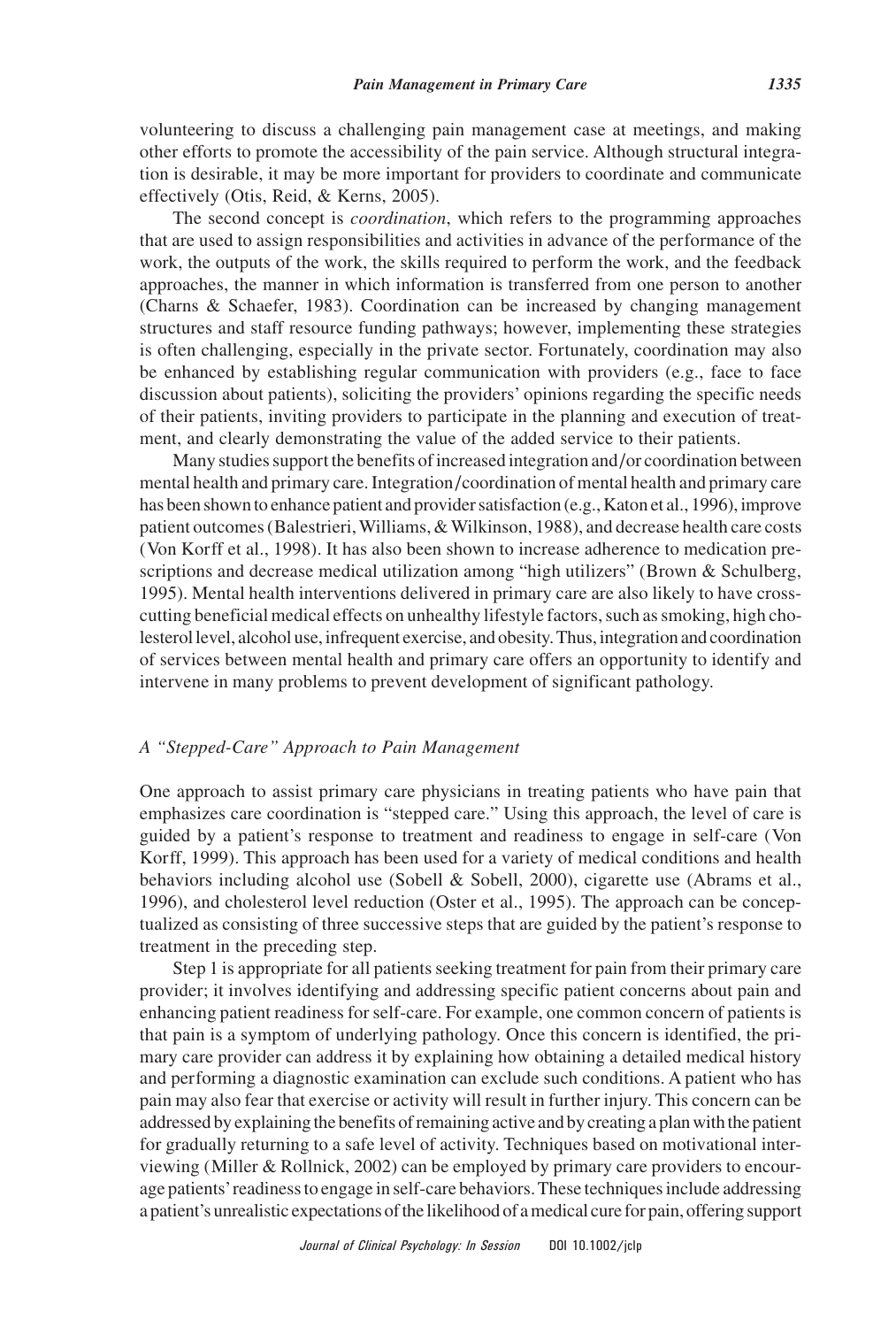for effective self-care strategies he or she is currently using, and developing a plan for managing pain flare-ups. Psychologists can facilitate this communication by educating and training primary care providers, medical residents, and interns in motivational interviewing to improve provider-patient communication

Step 2 is appropriate for patients who continue to experience pain and disability several weeks after the initial primary care visit. These patients require a more active approach to pain management that may include identifying the specific difficulties they are experiencing (e.g., pain when lifting heavy objects at work), developing and implementing an individually tailored treatment plan, and providing support and follow-up. Given that implementing this intervention might require additional time, a consultation with a psychologist is an important option for a primary care provider. After a brief screening evaluation, the psychologist determines whether the patient's goals are more likely to be achieved through brief individual therapy or a more comprehensive program for pain management. Alternatively, the psychologist can encourage the patient's engagement in psychoeducational groups led by peers or health care professionals with expertise in pain management. Research studies investigating the efficacy of active psychoeducational programs for patients with pain have yielded positive results (e.g., Von Korff et al., 1998; Moore, Von Korff, Cherkin, Saunders, & Lorig, 2000).

Step 3 is appropriate for the patient who continues to experience a significant level of disability and emotional distress despite the efforts of the primary care provider or the availability of brief therapy or psychoeducational programs. Individuals in this stage may have complex medical and social histories and are often seen as presenting challenging cases to manage within the limitations of the primary care setting. In these cases, more extensive involvement of the psychologist or other mental health professionals may be indicated. Psychologists can teach providers to encourage and motivate patients to take advantage of the services that psychologists have to offer.

The following case example provides a demonstration of ways that a psychologist working as part of a multidisciplinary pain management team might effectively integrate and coordinate services in primary care.

## Case Illustration

#### *Presenting Problem/Client Description*

Mr. Jones is a 58-year-old married White man who was referred by his primary care provider to the psychology pain management service after reporting chronic back and knee pain that had been unresponsive to medical treatment. After receiving the consultation request and before contacting the patient, the psychologist spoke with the referring primary care provider in person in order to ensure that the psychologist addressed all of the provider's concerns during the assessment. During the meeting the provider reported that she had been attempting to motivate Mr. Jones to increase his activity level gradually; however, he did not follow through with her recommendations and was becoming more disabled. Although the meeting took less than 5 minutes, it helped to clarify the referral question and communicated to the physician that a team approach would be used to treat the patient. After the meeting, Mr. Jones was contacted by the psychologist and scheduled for an initial pain assessment in office space located in primary care.

Mr. Jones's assessment began with a 45-minute clinical interview, with the goal of assessing the relationships among the dimensions of pain, distress, and disability and the social context in which they occur. He arrived for the interview with his wife, at our request. Behavioral observations of Mr. Jones revealed a moderate level of pain behaviors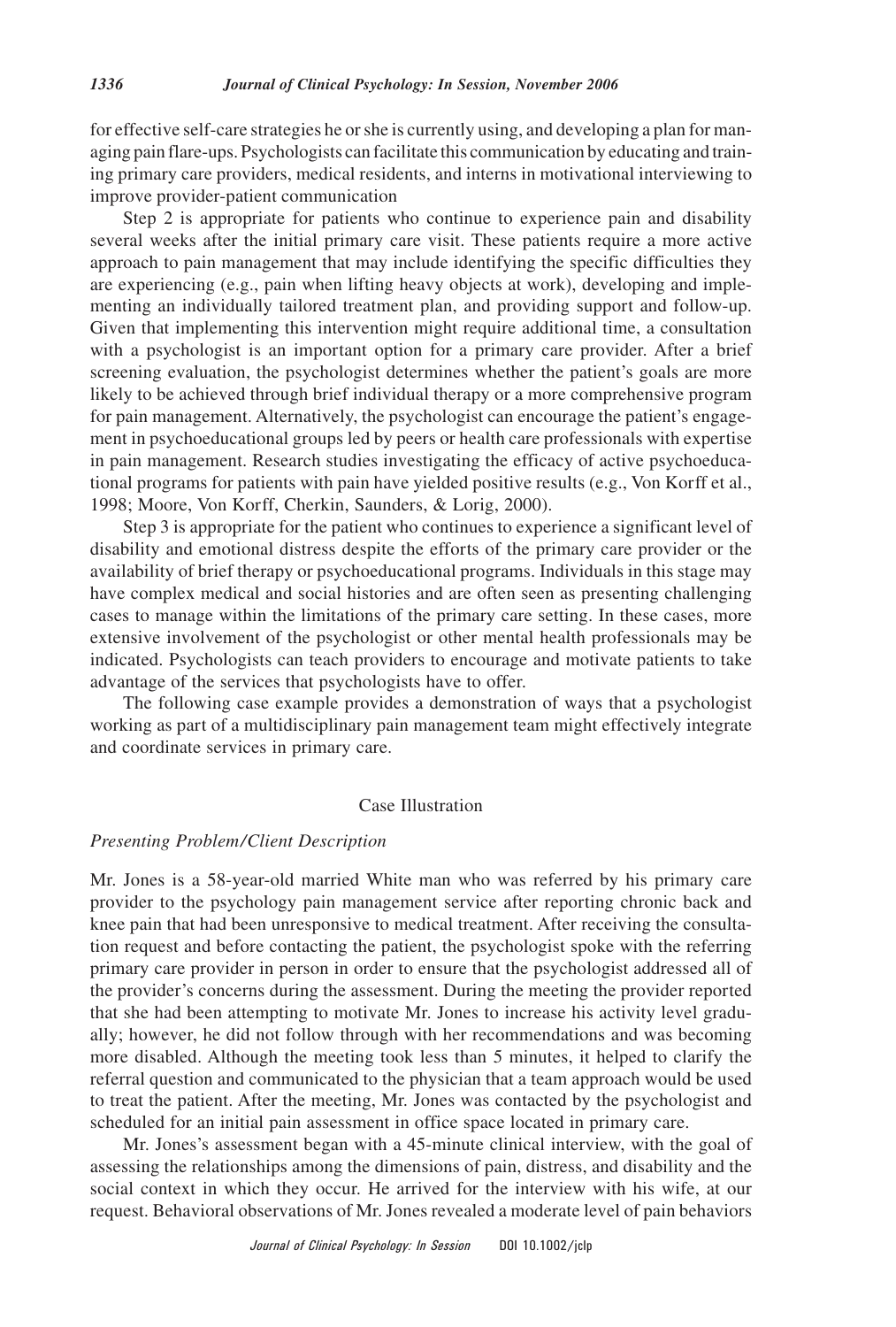(e.g., grimacing, bracing his back with his hand, and occasionally holding on to a wall when walking) and pain-related verbalizations. During the interview, Mr. Jones reported that he believed the onset of his back pain was associated with a "hard landing" that occurred after jumping out of a helicopter while performing basic training for the army. After this injury he was able to return to basic training, but he continued to experience intermittent pain. He indicated that pain did not impede his ability to work full time after leaving the army. Mr. Jones reported that approximately 1 year ago he slipped on ice in his driveway and landed on his back. He reported that as a result of the fall he experienced back pain and muscle soreness for over 2 weeks. After a period of rest Mr. Jones returned to work with some residual pain; however, 2 months later he reinjured his back while lifting boxes at work. He reported that since that time he has been experiencing constant pain in his lower back and intermittent "shooting" pains down his right leg. He indicated that as a result of his back pain he has been missing many days of work and spending more time at home watching television rather than being with friends or working in his yard, activities that he greatly enjoyed. He also reported that enjoys watching college sports such as ice hockey and basketball. He could not identify a particular event associated with the onset of his knee pain but indicated that the pain had gradually increased over the past 7 years.

Mr. Jones is a high school graduate who served two tours of duty overseas. He and his second wife have two children; he has one child from a previous marriage with whom he seldom has contact. Although he described his marital relationship as good, he indicated that his wife "smothers" him at times, and that they have recently been having arguments related to her behavior. Mrs. Jones described feeling frustrated that her husband sometimes rejects the things she tries to do for him. After his service in the army, Mr. Jones worked as a carpenter and tile layer for several years, then as a security guard, and has been employed as a postal worker for the past 10 years. He reported that he has been taking a significant amount of medical leave from his job for the past several months.

He reported a history of alcohol abuse but indicated that he quit drinking all alcohol without assistance approximately 12 years ago. He denied current recreational drug use but admitted to using marijuana and cocaine when stationed overseas in the army. He denied a history of depression or mental health treatment; however, he reported that he has felt worthless and sad almost every day for the past 4 months. During the interview, he endorsed some suicidal thoughts but expressed no intent. Mr. Jones weighs 300 pounds. Much of his excess weight is carried in his abdomen region.

Mr. Jones's primary care provider had been managing his pain conservatively with recommendations of rest and light activity and a referral to physical therapy in which he received heat packs and massage to relax his back muscles. Given his alcohol abuse history, previous recreational drug use, and current depressive symptomatology, the primary care provider decided to prescribe a nonnarcotic analgesic. Recent magnetic resonance imaging (MRI) revealed a slight lumbar disk compression at L4-L5; however, a consulting neurologist documented in the medical record that these findings could not fully account for Mr. Jones's current level of pain and disability. Mr. Jones's medical history was also significant for diabetes, obesity, and hypertension. His current prescriptions include insulin and an antihypertensive medication. After the clinical interview, Mr. Jones was asked to complete several self-report questionnaires related to the experience of pain in order to supplement information gained from the interview.

## *Case Formulation*

*Assessment.* The results of the assessment indicated that Mr. Jones was experiencing a moderate level of depression associated with the onset of his chronic pain condition;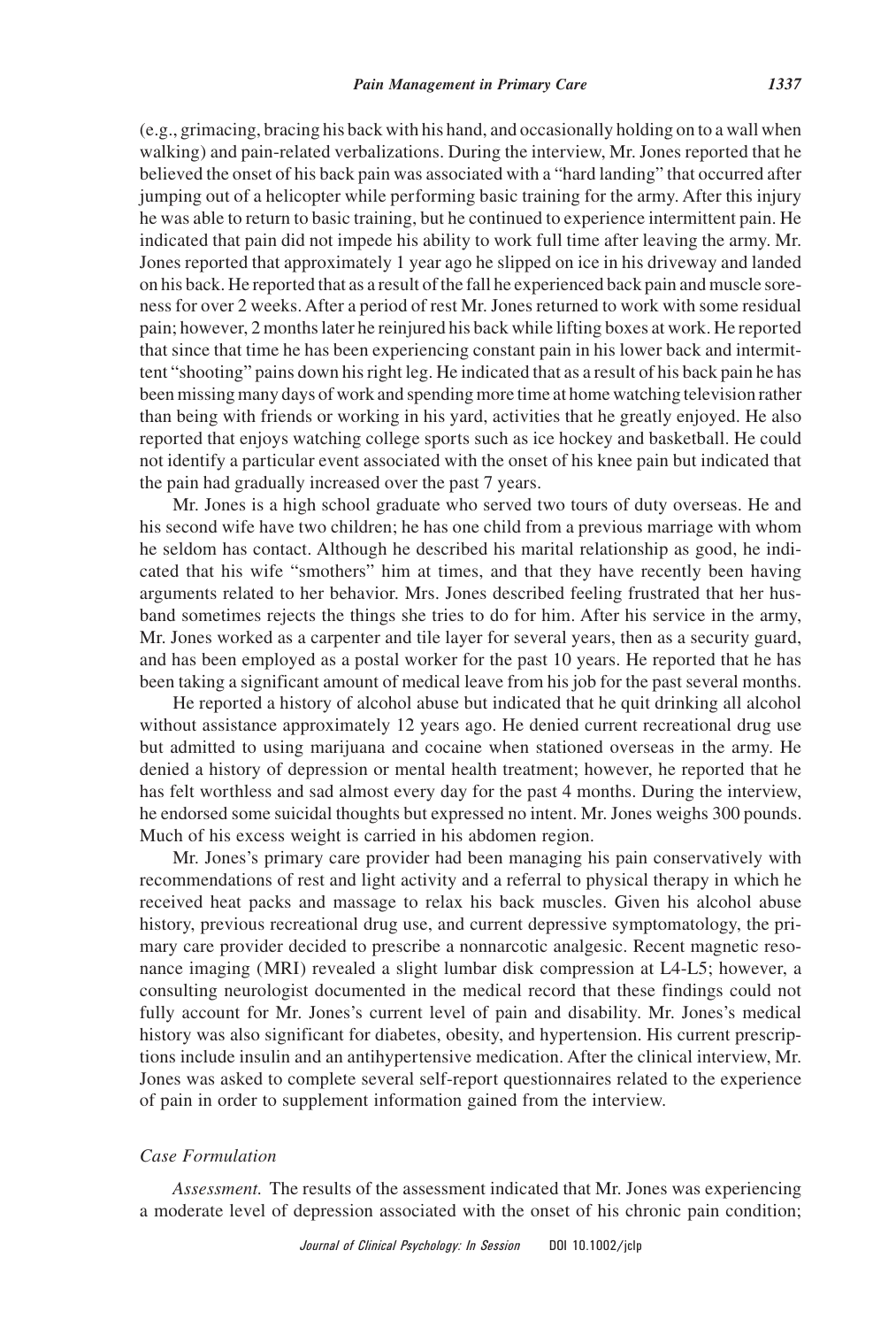however, his depressive symptoms were now probably contributing to increased disability and pain. Factors contributing to his depressive symptoms included time away from his job, fights with his spouse, negative thoughts about himself as a provider (e.g., "I'm worthless to my family"), increased social isolation, and reduced pleasant activities. Evidence for his depression included his responses on several self-report questionnaires, which indicated that he was experiencing a moderate level of depressive symptomatology and a significant level of interference in his daily activities. His responses suggested he believes his wife engages in solicitous behaviors in response to his pain complaints. Although he did engage in some positive coping in response to pain, he also had a tendency to practice catastrophic thinking (e.g., "This is never going to get better"). The assessment enabled the psychologist to conceptualize Mr. Jones's pain experience, including factors contributing to its development and maintenance. Mr. Jones's specific difficulties included his level of pain, increased attention from his spouse, a significant number of depressive symptoms, obesity, and decreased participation in reinforcing activities, both social and occupational.

*Multidisciplinary Pain Management Team.* After the completion of the pain assessment by the psychologist, Mr. Jones's case was presented to the multidisciplinary pain management team. There appeared to be a clear caue of for his low back pain, and consultation with other members of the team supported the theory that Mr. Jones's knee pain was likely to be related to his years of work in construction and significant overweight. Weight loss is often associated with a reduction in pain and, therefore, considered to be an important long-term goal. A recommendation was made to the primary care provider that a consultation with a dietician be requested for Mr. Jones to help him to develop a weight loss plan. No changes in his current pain medications were recommended by the neurologist; however, the physical therapist on the team recommended that Mr. Jones engage in more active rehabilitation procedures to increase his strength and flexibility. All of these recommendations were communicated to the primary care provider in a written report placed in the medical record. On the basis of the results of the assessment, the pain team believed that Mr. Jones would benefit most from a more intensive intervention for managing his pain. This level of care is consistent with step 3 of stepped-care pain management. The results of the assessment were reviewed with Mr. Jones and his wife to highlight potential areas for intervention. Mr. Jones agreed that he could benefit from learning ways to manage his pain more effectively, so time was spent with the couple describing the therapy process and setting up a time for the first session. Expectations for active participation in the treatment process (including practice and the completion of homework assignments) were emphasized.

## *Course of Treatment*

Mr. Jones was seen by the psychologist for 11 sessions of weekly individual psychotherapy. Each session was approximately 50 minutes and followed a manualized pain management protocol developed by Otis and colleagues (Otis, 2006). Following the cognitivebehavioral treatment (CBT) model of pain management, the first session of treatment involved reconceptualizing pain as a manageable, but not curable, condition that can be influenced by a person's thoughts and behaviors. The acceptance of the idea that pain is likely always to be a part of life is important because patients who are waiting for a cure for their pain are less likely to take responsibility for managing pain or to participate actively in psychotherapy related to pain. The relationships among pain, negative thoughts,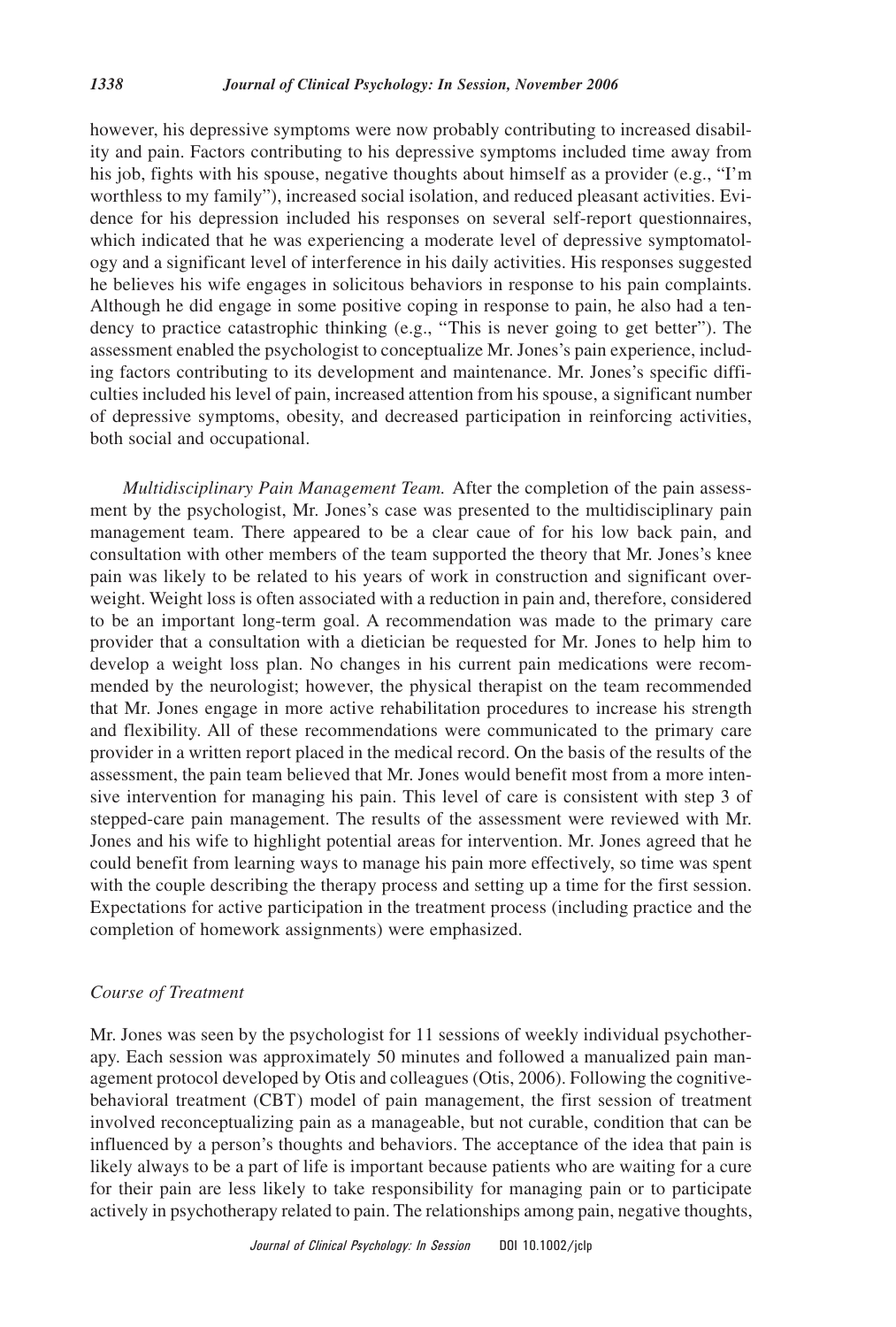and disability were explained by drawing on incidents from Mr. Jones's own life to serve as examples. Mr. Jones was able to offer an example of feelings of frustration that led to an exacerbation of his pain. He was also able to articulate that pain was something that impacted all areas of his life and was more than just a sensory experience confined to his back and his knees.

Mr. Jones worked with the psychologist to develop several overall behavioral goals he could work toward over the course of therapy. Rather than having goals set solely by the therapist, goals were set cooperatively with the patient so that he would be invested in their achievement. Behavioral and quantifiable goals were developed, rather than vague goals such as improved quality of life or reduction of pain, so that progress could be easily measured. Each week, small goals that successively approximated the overall behavioral goals were established and accomplishment was evaluated at the beginning of each subsequent session. Goals that were reachable, yet challenging, were particularly useful in encouraging accomplishment. Unmet goals were discussed and revised for the following week. Mr. Jones's goals included spending more time with friends and working in his yard. In addition, several of his goals were directly related to goals set by his physical therapist, which included walking and completing physical exercises designed to increase muscle strength and flexibility.

Over the course of therapy, Mr. Jones was taught a number of cognitive-behavioral coping skills to help him manage his pain more effectively. Each session began with an outline of major topics to be covered and included educational information, a review of the skill to be taught and in-session practice, and homework designed to facilitate the acquisition of the skill. Initial sessions focused on teaching Mr. Jones relaxation techniques such as diaphragmatic breathing and progressive muscle relaxation. Mr. Jones responded very well to these techniques, and the early success provided an opportunity for the psychologist and Mrs. Jones to reinforce his efforts to manage his pain. He was taught to identify and label his thoughts and emotions and to challenge negative automatic thoughts by using cognitive restructuring. Negative thoughts about himself and catastrophic ways of thinking were specifically addressed. In subsequent sessions, Mr. Jones was taught ways of gradually reintroducing pleasant activities in his life and of pacing his activity level at work and at home in order to remain active and prevent exacerbations of his pain often associated with excessive activity. Given his interest in sports, Mr. Jones responded well to an analogy drawn by the psychologist between the process of activity pacing and breaks taken by professional athletes during a game in order to perform at their best. Regular progress notes documented his progress on weekly goals and Mr. Jones's primary care provider was encouraged to recognize and endorse the efforts made in therapy. Before one therapy session, the psychologist arranged for the primary care provider to drop by the office briefly to offer her encouragement to Mr. Jones. This brief meeting provided additional support for Mr. Jones and gave him the perception that all of his providers were working together to coordinate his care.

The involvement of Mrs. Jones was a critical factor in the success of the treatment. On occasions when she would accompany her husband to therapy appointments, she was asked to be present for the last 15 minutes of the session. During those 15 minutes, her husband would explain the concepts that had been covered that day in session and review the goals he would be working toward for the week. This part of the session also provided an opportunity for Mrs. Jones openly to express the concerns she had about the changes she had seen in her husband over the past 10 months. It also allowed the therapist to observe their interactions when discussing the patient's pain problem. Although Mr. Jones reported feeling that his wife "smothers" him at times with attention, Mrs. Jones explained to him that she was only trying to protect him from feeling more pain. By attending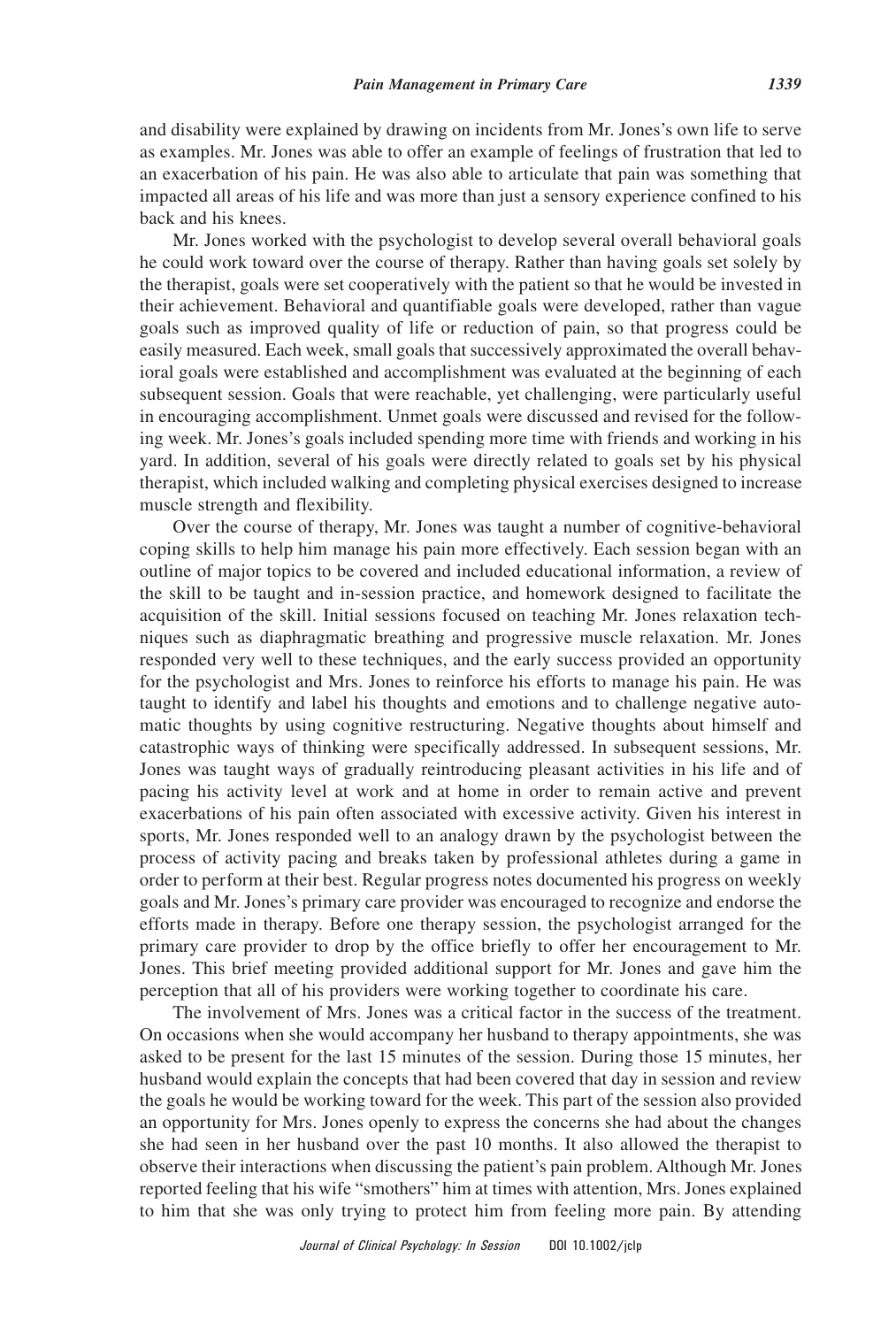portions of the therapy sessions and hearing the rationale behind some of the techniques, Mrs. Jones began to understand the importance of allowing Mr. Jones opportunities to do things for himself and ways she could reinforce his participating in daily activities even when he was in pain. Mrs. Jones's participation helped to promote reinforcement of her husband's adaptive behaviors and the coping techniques learned in treatment.

The final session included reviewing strategies for dealing with a pain flare-up or a temporary increase in pain. It was explained to Mr. Jones that even though he had completed a program to help him manage his pain, it was likely that he would experience a pain flare-up in the future. Given this fact, it was important to prepare for what to do when it happened so that he would not think that he had failed and abandon everything that he had learned. Mr. and Mrs. Jones were able to identify some situational and emotional factors that might trigger an increase in pain. Strategies included preparing for a pain flare-up before it occurs (becoming aware of emotional and physical cues that pain is increasing), confronting the flare-up by using the self-management strategies (relaxation strategies, restructuring of negative thoughts) and positive coping statements in place of negative thoughts: "I've handled this much pain before, and I can do it again." Treatment goal accomplishment was assessed at the conclusion of treatment, along with the same battery of self-report questionnaires administered at pretreatment, and a brief follow-up assessment was conducted several months later in order to assess Mr. Jones's level of functioning over time.

#### *Outcome and Prognosis*

Mr. Jones learned a number of techniques to help him lessen the impact that his chronic pain condition had been having on his life. Exercises such as diaphragmatic breathing helped him to learn to relax his body and to identify when he was becoming tense. He recognized that before therapy his negative thoughts and increased isolation from other people had been causing him to become depressed, and that in turn was contributing to his experience of pain. By practicing cognitive restructuring he became skilled at identifying his negative thoughts and replacing them with more adaptive ones. The restructuring, along with homework assignments designed to increase his engagement in pleasant activates, resulted in a significant decrease in his depressive symptoms. Mr. Jones indicated that he had a much better relationship with his wife by the end of treatment, which he largely attributed to having the opportunity to include her in sessions to discuss the best ways to help him with his pain openly. Mrs. Jones also felt that she enjoyed a more harmonious relationship with her husband and that she now knew how to "help" without making him feel "smothered." Mr. Jones continued to report significant pain at the end of treatment; however, he indicated that he had learned ways to manage his pain without first reaching for medication. Of particular note, Mr. Jones stated that he now had increased his enjoyment of life, and that pain was no longer a limiting factor. Of all of the skills he learned in treatment, Mr. Jones reported that he found that cognitive restructuring and activity pacing were most helpful. A brief follow-up assessment conducted in primary care revealed that Mr. Jones had returned to work and had successfully managed several pain flare-ups.

Over the course of therapy, the primary care provider was kept up to date on progress Mr. Jones made in therapy by the psychologist's entries in the medical record and through brief meetings with the psychologist. This regular communication served as a reminder to the primary care provider to encourage Mr. Jones's continued engagement in therapy and to recognize the progress he had made toward his treatment goals. The participation of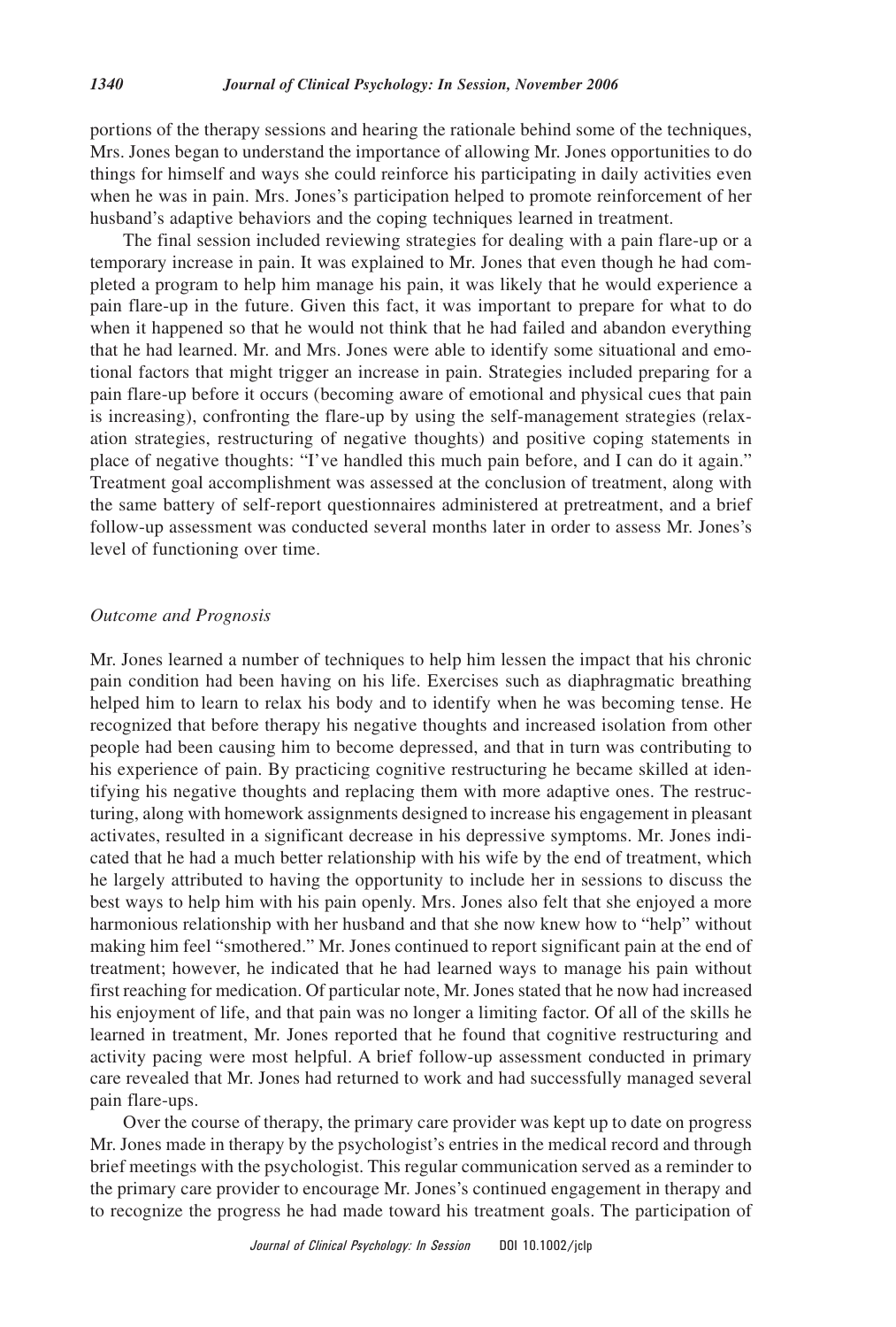primary care providers in pain management efforts is crucial for providing consistent care after patients have completed psychological treatment, as their ongoing assessment of the patient's functioning can facilitate a referral to the pain management program if necessary.

# Clinical Issues and Summary

The case illustration highlights several issues involved in integrated pain treatment, such as the potential benefits of a stepped-care approach, the utility of a multidisciplinary team approach to patient care, and the importance of involving the primary care provider throughout each stage of the patient's treatment. It is essential for clinicians to recognize the importance of including a patient's significant other in treatment because he or she has the potential to reinforce patients' adaptive coping with pain and to encourage them to resume healthy everyday activities. Another aspect of the clinical treatment that was particularly important was setting behavioral goals with the patient at the start of treatment and monitoring homework completion at each session. This activity helped Mr. Jones to stay "on track" with his goals, provided opportunity to reinforce successful goal achievement, and emphasized the importance of staying active. Finally, the cognitiverestructuring skills component helped Mr. Jones to learn to challenge his longstanding beliefs regarding pain and disability. The techniques involved in cognitive-behavioral therapy can be particularly helpful for patients who have chronic pain, as they provide concrete, manageable tools for coping with pain; these skills have also been found to be generalizable to other problems in patients' lives.

Clinical research has demonstrated that cognitive-behavioral therapy can be of benefit to patients with chronic pain if they are engaged in the process of therapy. However, patients who are not engaged in treatment or are not convinced that the investment of their time will pay off in the end will be less likely to follow through with the treatment plan and more likely to drop out of treatment after the first few sessions. For therapists to expect active participation in therapy from their patients, they must present a clear and convincing rationale for treatment and perhaps why it may be different from what patients have had in the past. It is important that the therapist take the time to read key articles and chapters related to pain management and review the treatment materials before each session. Reading and asking questions of supervisors or peers will enable therapists to gain confidence in their knowledge of pain management techniques, their ability to answer a patient's questions, and the specific skills they have to offer to their patients.

A number of individuals are investigating ways to maximize the efficiency of treatment and improve access to multidisciplinary methods for chronic pain in primary care. One method is to employ collaborative care models, in which an expert team is placed in the primary care setting to assist primary care providers in delivering guidelineconcordant care to a defined population from detection to follow-up. In contrast to the system in most stepped-care programs, the primary care provider remains the leader of the treatment team, and treatment elements are added to support and reinforce the care provided by the primary care provider. Key care management components are identification of and response to patient barriers, enhancement of patient self-management skills, monitoring of treatment response, and provision of feedback to primary care clinicians. Efforts to examine the effectiveness of this method for the management of chronic pain in primary care are currently under way (Dobscha, Gerrity, & Corson, 2005).

In sum, the integration and coordination of psychological services in primary care settings are of particular importance for patients who are facing the distress, disability, and interference associated with chronic pain. Ultimately, among our field's future goals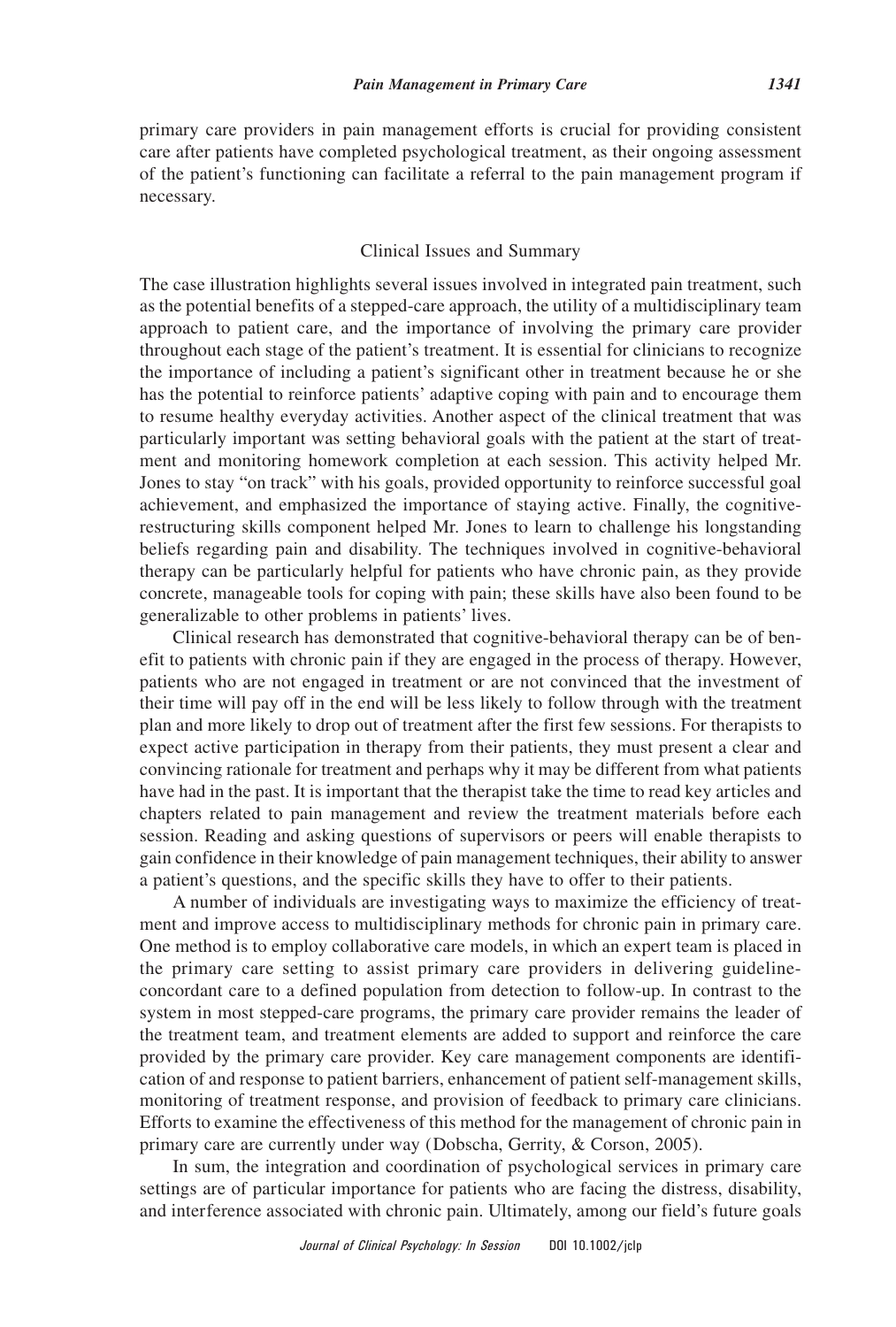should be to promote wider acceptance of psychological services in primary care, to highlight the benefits to patients and providers when care is well integrated and coordinated, and most importantly, to improve patient outcome.

#### Select References/Recommended Readings

- Abrams, D. B., Orleans, C. T., Niaura, R. S., Goldstein, M. G., Prochaska, J. O., & Velicer, W. (1996). Integrating individual and public health perspectives for treatment of tobacco dependence under managed health care: A combined stepped-care and matching model. Annals of Behavioral Medicine, 18(4), 290–304.
- Balestrieri, M., Williams, P., & Wilkinson, G. (1988). Specialist mental health treatment in general practice: A meta-analysis. Psychological Medicine, 18, 711–717.
- Bodenheimer, T., Wagner, E. H., & Grumbach, K. (2002). Improving primary care for patients with chronic illness: Part 2. The chronic care model. Journal of the American Medical Association, 288(15), 1909–1914.
- Brown, C., & Schulberg, H. C. (1995). The efficacy of psychosocial treatments in primary care: A review of randomized clinical trials. General Hospital Psychiatry, 17, 414– 424.
- Charns, M. P., & Schaefer, M. J. (1983). Health care organizations: A model for management. Englewood Cliffs, NJ: Prentice-Hall.
- Dobscha, S., Gerrity, M., & Corson, K. (2005). Improving chronic pain treatment in primary care. Clinical trials registration. Retrieved February 28, 2006, from http://www.clinicaltrials.gov/ ct/show/NCT00129480
- Katon, W., Robinson, P., Von Korff, M., Lin, E., Bush, T., Ludman, E., et al. (1996). A multifaceted intervention to improve treatment of depression in primary care. Archives of General Psychiatry, 53, 924–932.
- Kerns, R. D., Otis, J. D., Rosenberg, R., & Reid, C. (2003). Veterans' concerns about pain and their associations with ratings of health, health risk behaviors, affective distress, and use of the health care system. Journal of Rehabilitation, Research and Development, 40(5), 371–380.
- Merskey, H., & Bogduk, N. (1994). IASP Task Force on Taxonomy (pp. 209–214). Seattle: International Association for the Study of Pain Press.
- Miller, W. R., & Rollnick, S. (2002). Motivational interviewing: Preparing people to change addictive behavior (2nd ed.). New York: Guilford Press.
- Moore, J. E., Von Korff, M., Cherkin, D., Saunders, K., & Lorig, K. (2000). A randomized trial of a cognitive-behavioral program for enhancing back pain self care in a primary care setting. Pain, 88, 145–153.
- Oster, G., Borok, G. M., Menzin, J., Heys, J. F., Epstein, R. S., Quinn, V., et al. (1995). A randomized trial to assess effectiveness and cost in clinical practice: Rationale and design of the Cholesterol Reduction Intervention Study. Controlled Clinical Trials, 16, 3–16.
- Otis, J. D. (2006). Closing the gates on pain: A cognitive-behavioral therapy program for the treatment of chronic pain. Unpublished treatment manual.
- Otis, J. D., Reid, M. C., & Kerns, R. D. (2005). The management of chronic pain in the primary care setting. In L. C. James & R. A. Folen (Eds.), Primary care clinical health psychology: A model for the next frontier. Washington, DC: American Psychological Association.
- Sobell, M. B., & Sobell, L. C. (2000). Stepped care as a heuristic approach to the treatment of alcohol problems. Journal of Consulting and Clinical Psychology, 68(4), 573–579.
- Von Korff, M. (1999). Pain management in primary care: An individualized stepped-care approach. In R. Gatchel & D. Turk (Eds.), Psychosocial factors in pain (pp. 360–373). New York: Guilford Press.
- Von Korff, M., Moore, J. E., Lorig, K., Cherkin, D. C., Saunders, K., Gonzalez, V., et al. (1998). A randomized trial of a layperson-led self-management group intervention for back pain patients in primary care. Spine, 23, 2608–2615.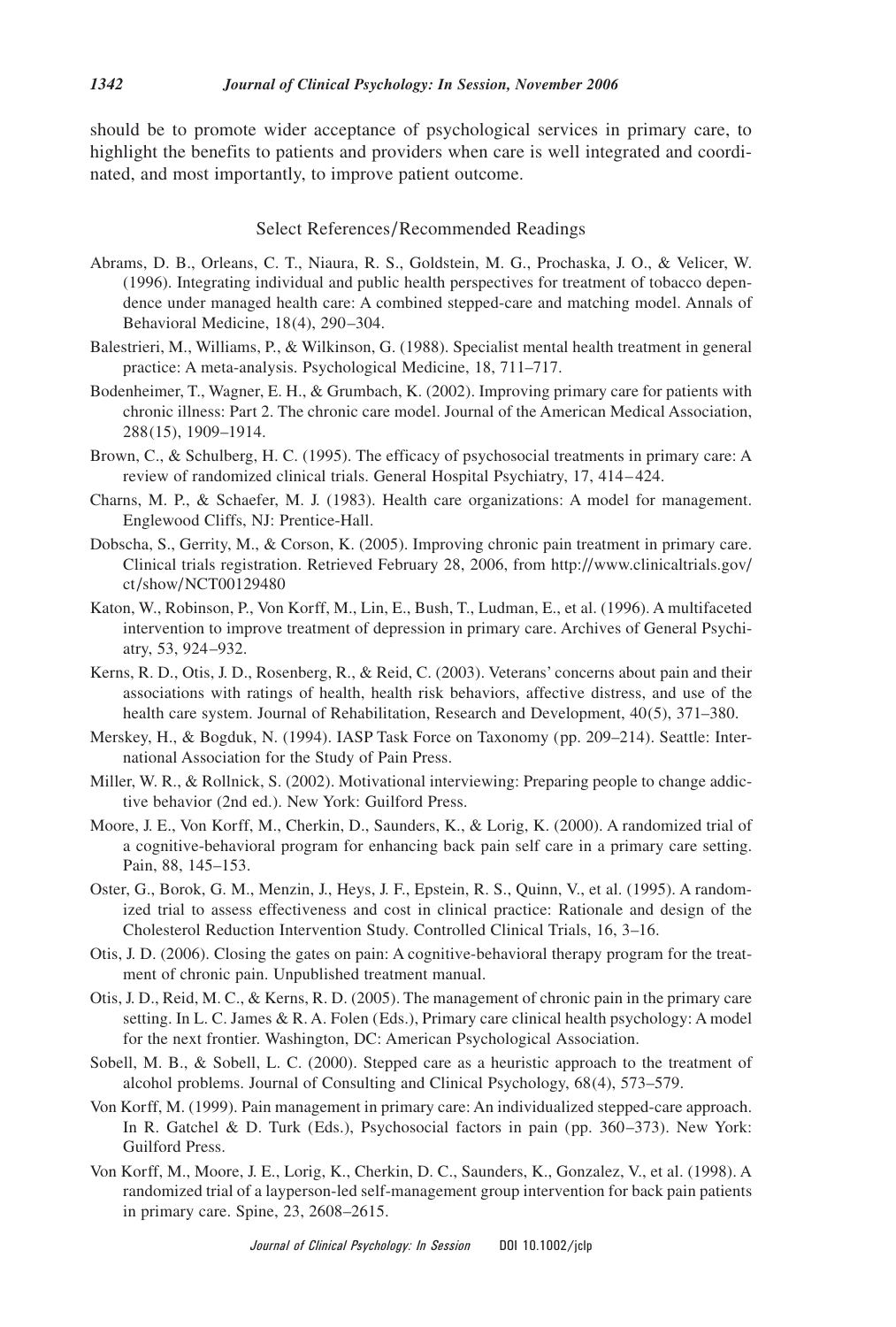- Weingarten, S. R., Henning, J. M., Badamgarav, E., Knight, K., Hasselblad, V., Gano, A., et al. (2002). Interventions used in disease management programmes for patients with chronic illness: Which ones work? Meta-analysis of published reports. British Medical Journal, 325(7370), 925.
- Xuemei, L., Pietrobon, R., Sun, S., Liu, G., & Hey, L. (2004). Estimates and patterns of direct health care expenditures among individuals with back pain in the United States. Spine, 29(1), 79–86.